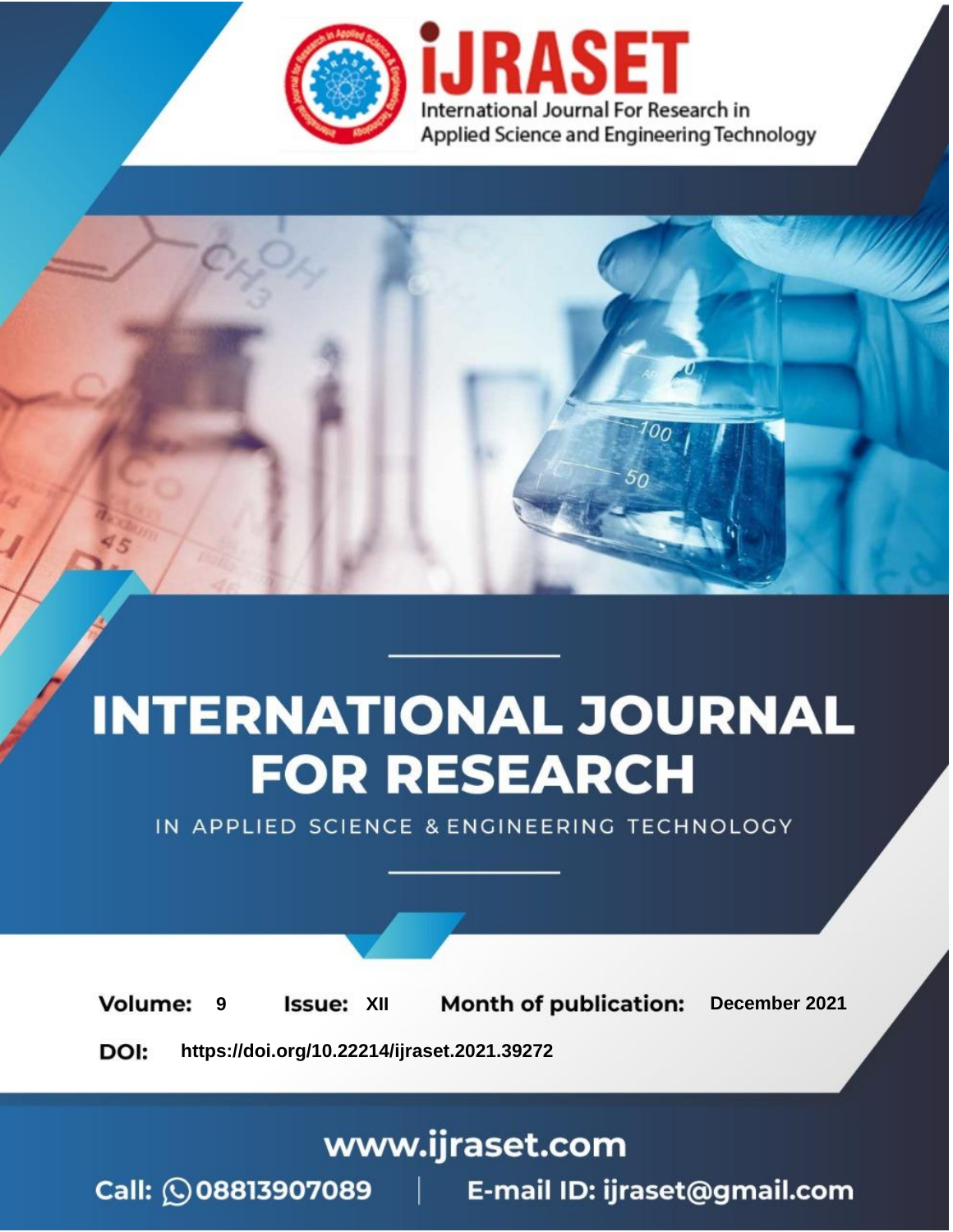

### **Covid-19 Analysis and Prediction using Data Science and Machine Learning**

Akshata Kulkarni<sup>1</sup>, Atharva Kulkarni<sup>2</sup>, Vaishnavi Kumbhar<sup>3</sup> *1, 2, 3Marathwada Mitra Mandals College of Engineering*

*Abstract: Officials around the world are using several COVID-19 outbreak prediction models to make educated decisions and enact necessary control measures. In this study, we developed a Machine Learning model which predicts and forecasts the COVID-19 outbreak in India, with the goal of determining the best regression model for an in-depth examination of the novel coronavirus. Based on data available from January 31 to October 31, 2020, collected from Kaggle, this model predicts the number of confirmed cases in Maharashtra. We're using a Machine Learning model to foresee the future trend of these situations. The project has the potential to demonstrate the importance of information dissemination in improving response time and planning ahead of time to help reduce risk.*

#### **I. INTRODUCTION**

The year 2020 has proven to be a disaster for humanity. COVID-19 was discovered in India during the last week of January 2020, when a group of Indian students went to Kerala from Wuhan, China. Since then, the global response to the COVID-19 pandemic has been heavily reliant on Data Science in general.

We attempt to centralize the various COVID-19 research activities using Data Science, where we define Data Science to include the various methods and tools—including those from Machine Learning (ML), statistics, modeling, simulation, and data visualization using python —that can be used to store, process, highlight and extract insights from the data. We highlight common issues and traps seen across the surveyed works, publicly available datasets. All of this is done in an interactive computing environment-Jupyter Notebook, in which users execute code to see what happens which leads to new results. In light of this, our research addresses two critical challenges.

To begin, the first step is to provide strong insights using Exploratory Data Analysis (EDA) which is concerned with employing descriptive statistics, visual techniques, and simple modeling as the data may be in a graphical format which is the easiest way to understand large scale data.

Because Machine Learning and Data Science are often used to process massive amounts of data, that is why a powerful low-level language is recommended. Python– a general-purpose language used by data scientists and developers, because its straightforward syntax makes it simple to communicate. The second step is developing a predictive model based on Machine Learning techniques that were created to accurately forecast the number of COVID 19 positive cases in the country.

The majority of previous research and media attention centered on the total number of infections in the country. However, considering India's size and diversity, it's vital to look at the disease's spread in each state independently, as the situations vary greatly. The goal of this study is to evaluate data on the number of sick people in each Indian state (limited to only those states with sufficient data for prediction) and forecast the number of illnesses in that state over the next 8 days. The majority of Indian states are relatively substantial in terms of both area and population. When analyzing coronavirus infection data, assuming that the entire country is on the same page may not provide us with the most accurate picture. This is because the first infection, new infection rate, progression over time, and preventive actions taken by state governments and the general public differ from state to state. Each state must be addressed independently. It will allow the government to make the best use of the limited resources available. We anticipate that state-by-state projections will help state governments allocate their limited healthcare resources more effectively.

#### **II. METHODOLOGY**

Understanding the what, why, and how of this project is the first step. It's not always possible to plan every piece of the Data Science process ahead of time. Data can be stored in a variety of formats, from basic text files to database tables. The goal now is to collect all of the information that is required.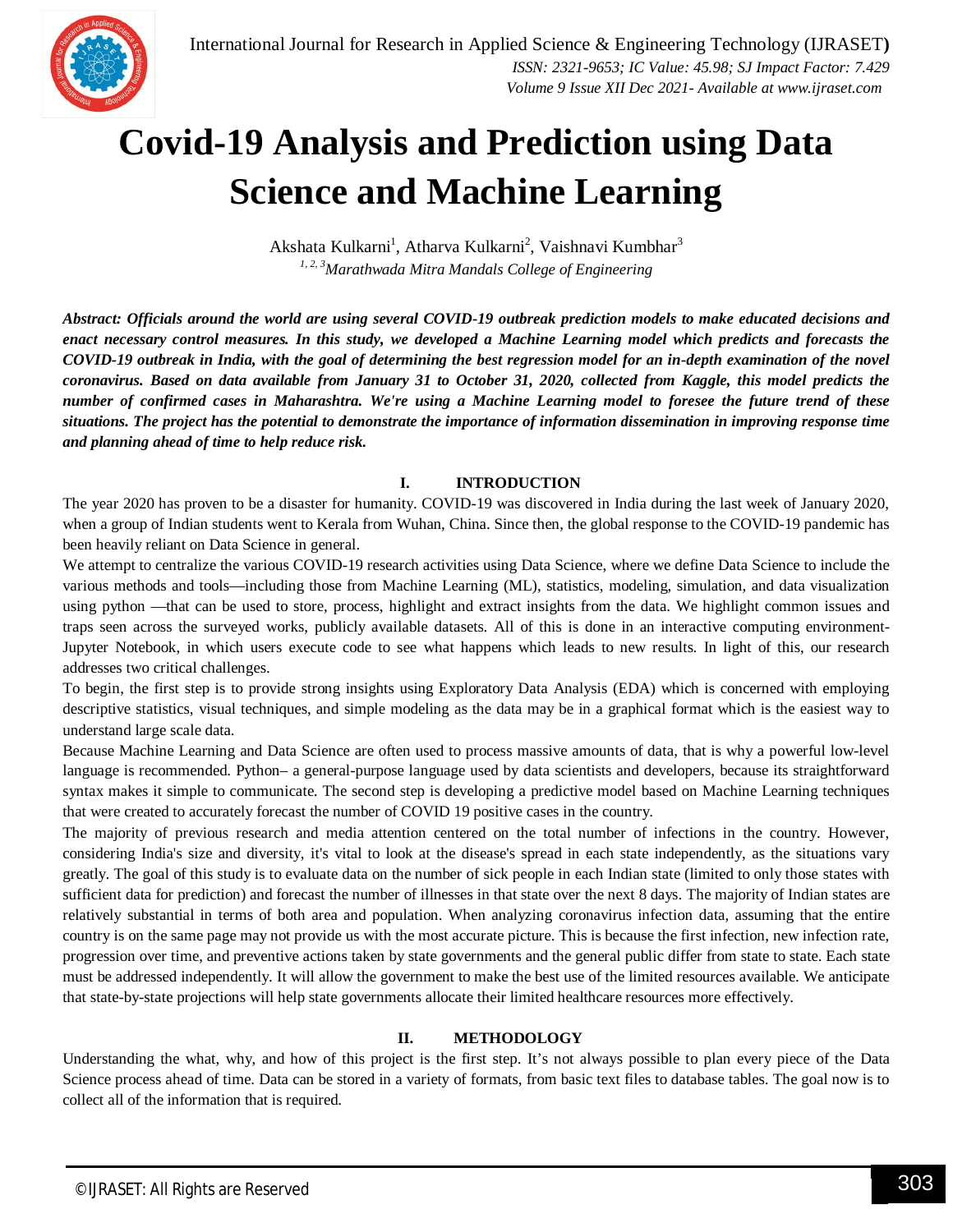

#### International Journal for Research in Applied Science & Engineering Technology (IJRASET**)**  *ISSN: 2321-9653; IC Value: 45.98; SJ Impact Factor: 7.429*

 *Volume 9 Issue XII Dec 2021- Available at www.ijraset.com*

#### *A. Data Collection*

Data collection is the process of obtaining and analyzing data on a certain variable in a structured manner, allowing one to answer pertinent questions and assess consequences. All data gathering should aim to acquire high-quality evidence that can be analyzed to produce convincing and reliable answers to the questions that have been addressed. The process begins with acquiring data for the ongoing Covid-19 outbreak in India which was collected from Kaggle; the columns of this dataset comprise the total number of confirmed, cured, and death cases of Covid-19 patients throughout all states daily from March 12, 2020, to September 30, 2020. Another dataset comprises state-by-state testing conducted across India, with columns such as total samples, positive and negative results.

#### *B. Data Pre-processing*

Real-world data sometimes contains noise, missing values, and is in an unsuitable format that cannot be used directly in Machine Learning models. Data preparation is the process of preparing it for usage. It is a necessary task for cleaning data and making it suitable for a Machine Learning model, which improves the model's accuracy and efficiency. Before any data analysis process can begin, these are the primary issues that must be thoroughly understood and resolved.

The study goes through two primary reasons for data preparation in-depth:

(I)Data issues (II) Data Analysis Preparation

- *1) Data Issues:* The data obtained during the data retrieval step is most likely "a diamond in the rough". Validation is required for common data issues such as data entry errors, superfluous white spaces, impossible values, missing values, and outliers. To uncover and identify these data flaws, simple modeling techniques are applied; diagnostic charts can be particularly useful. In the section of data pre-processing, redundant or null values were removed by data cleaning. The process is then continued by removing any null or NaN values from the data using the heatmap and built-in functions such as isnull ().
- *2) Data Analysis Preparation:* Data analysis is described as the act of cleansing, transforming, and modeling data to uncover usable information for business decisions. The goal of data analysis is to extract usable information from data and make decisions based on that knowledge. The data is ready for analysis once it has been gathered, cleansed, and processed. During this phase, this data can be analyzed using data analysis tools and software to help understand, analyze, and draw conclusions based on the requirements.

#### **III. DATA VISUALISATION**

Data visualization is one of the most important instruments for determining a qualitative understanding. This can be useful when trying to examine a dataset and extract information about it, as well as spotting patterns, corrupt data, outliers, and other things. Both numerical and categorical data can be visualized in market research, which serves to boost the impact of insights while also lowering the risk of analysis. Each represents a high-quality component that enables clients to evaluate the condition and impact of a large number of variables at the same time. EDA is best to first understand the data and then try to glean as many insights as possible from it. It is all about making sense of the data. The procedure is divided into two stages: EDA 1 and EDA 2. For EDA 1, the dataset 'covid\_19\_india' was subjected to the above-mentioned extensive pre-processing techniques. The number of confirmed cases in eight Indian states, namely Maharashtra, Andhra Pradesh, Tamil Nadu, Karnataka, Uttar Pradesh Delhi, West Bengal, and Telangana, were determined by plotting a Bar graph with variables 'x' and 'y' as 'states' and 'confirmed cases' respectively. This facilitated the process of identifying the greatest number of confirmed cases in India. It was recorded that Maharashtra had the most number of covid-19 positive cases in July, August, September 2020. A similar process of plotting a bar graph was carried out for the columns of death cases and cured patients. To delve deeper into the process of understanding the severity of covid-19 in India, a separate analysis was conducted, taking three states into account: Maharashtra, West Bengal, and Mizoram. The Line Graphs and Bar Graphs show the number of new positive cases from March to September. It was recorded that Maharashtra had the highest number of new cases, followed by West Bengal, which had an average of 2,12,383 cases until September, and Mizoram, which had 1506 cases until September 17th, 2020. Statistical Analysis demonstrates "What happened?" through the use of historical data in the form of dashboards, histograms, scatter plots, line plots, etc. For EDA 2, matplotlib provides a range of different methods to customize histograms. The matplotlib.pyplot.hist() function is used to compute and generate a histogram of our variable 'confirmed'. The hist () function returns a patches object that gives us access to the attributes of the created objects, enabling us to alter the plot according to our preference. Similarly, scatter plots and line plots assist us in analyzing our model. It examines a set of data or a subset of data. Dots are used to indicate values for two different numeric variables in a scatter plot (also known as a scatter chart or scatter graph). The values for each data point are indicated by the position of each dot on the horizontal and vertical axes. Scatter plots are used to see how variables relate to one another.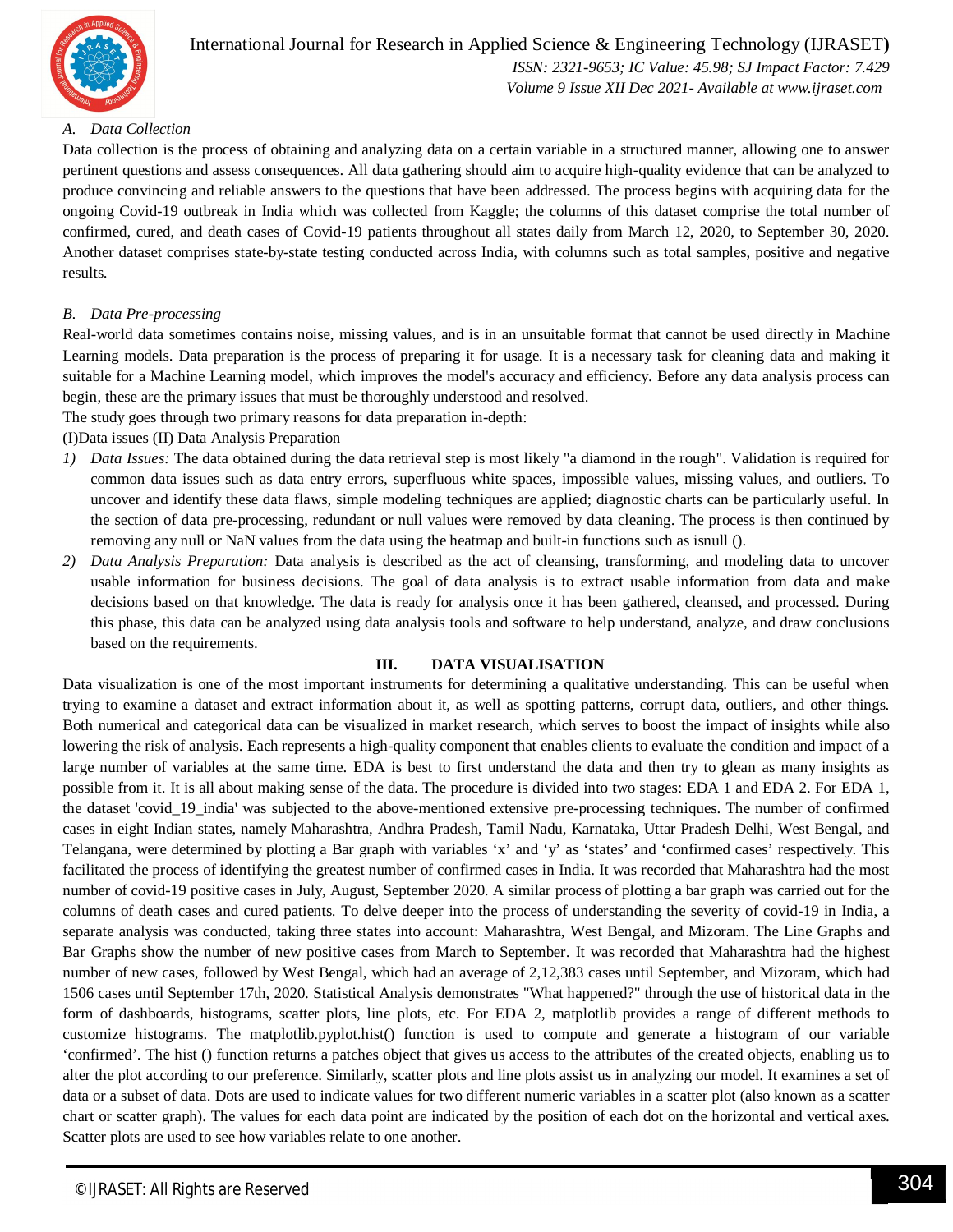

#### International Journal for Research in Applied Science & Engineering Technology (IJRASET**)**  *ISSN: 2321-9653; IC Value: 45.98; SJ Impact Factor: 7.429*

 *Volume 9 Issue XII Dec 2021- Available at www.ijraset.com*

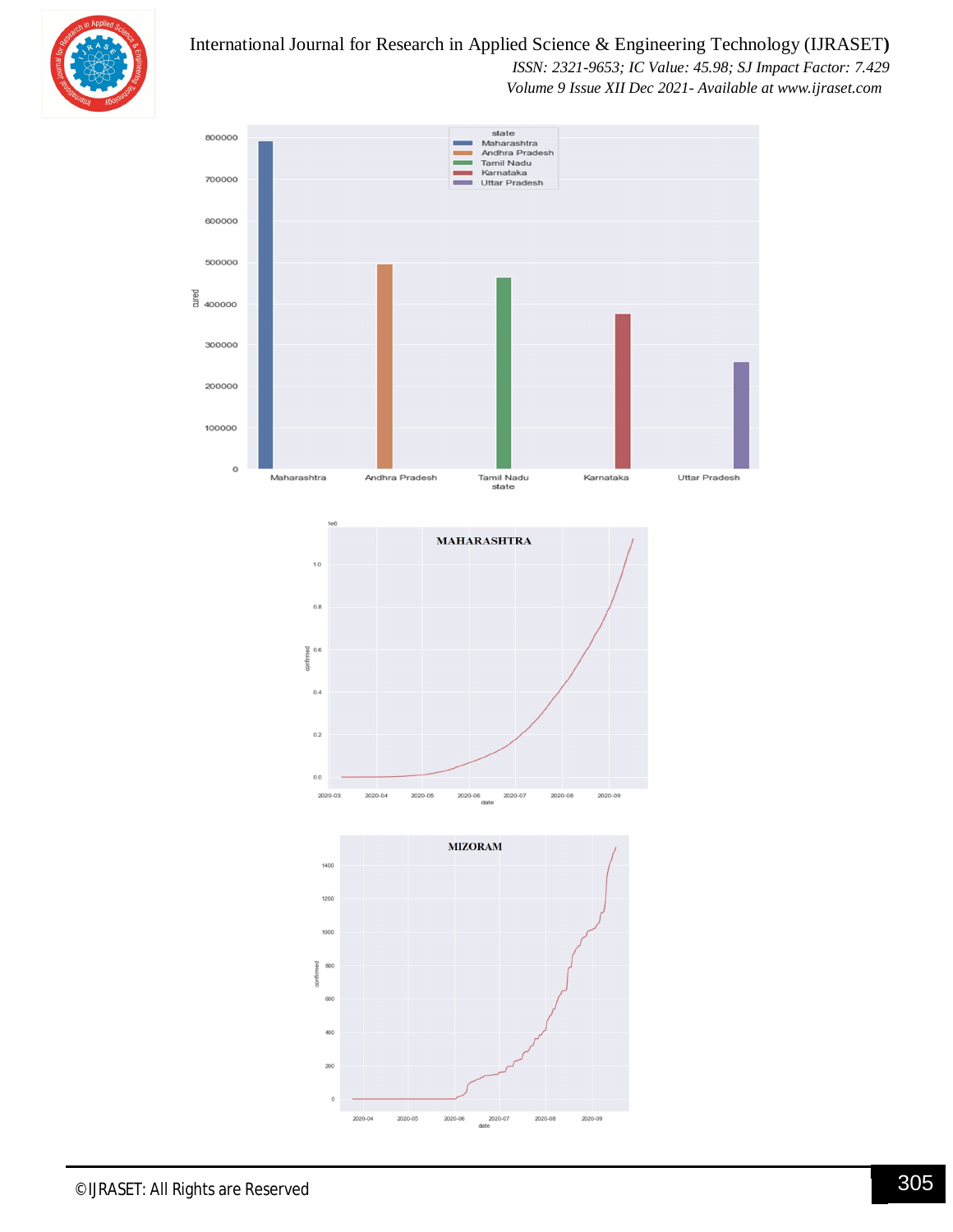

International Journal for Research in Applied Science & Engineering Technology (IJRASET**)**  *ISSN: 2321-9653; IC Value: 45.98; SJ Impact Factor: 7.429 Volume 9 Issue XII Dec 2021- Available at www.ijraset.com*



#### **IV. PREDICTION USING LINEAR REGRESSION MODEL DEVELOPMENT**

Linear Regression is a supervised Machine Learning model that finds the best fit linear line between the independent and dependent variables, that is the linear relationship between the dependent and independent variables. In this model, we have used Multiple Linear Regression where only one independent variable is present and the model has to find the linear relationship of it with the dependent variable. The dataset 'state-wise testing details' obtained from Kaggle is used to forecast the number of cases that could occur in the state of Maharashtra. Most of the datasets are in the CSV file, for reading this file we use pandas library; tests = pd.read\_csv('covid\_19\_india.csv'). Furthermore, we have defined the column attributes of this dataset as "Confirmed, Cured, and Death cases", with "Months" as the independent variable X and "Confirmed" as the dependent variable Y. The cases in this dataset were classified based on the date they were confirmed. We used the scikit-learn train\_test\_split () function to divide the data into training and testing parts after importing linear regression from the sci-kit-learn library. In this model, 20% of the data is used for testing and the other 80% is used for training. Based on the data provided, the model is developed to train the dataset to forecast the number of new instances that can be infected by COVID-19 in the state of Maharashtra. Finally, after execution, our model is complete; now that we have x test data, we can predict the number of cases. We must compare the y prediction values to the original values to calculate the accuracy of our model, which was implemented by a concept known as the r2 score.

According to predictions, we may see a peak or plateau of 11,21,221 confirmed cases around the middle of September, before the total number of active cases starts to rise. This model can predict the outcome that is the number of confirmed cases based on the data that has been fed to it. Any data is not completely in its pure form and always needs to be processed. This model is a basic example of how predictions can be made using a simple ML algorithm. With more accurate data and advanced Machine Learning algorithms, it will be easier to obtain 91% accurate predictions. The number of new instances is determined by the total number of samples collected. As a result, the rate of new instances increases exponentially.

#### **V. CONCLUSION**

With data analytics and data mining, information and communication technology aids in the decision-making process based on historical data. The amount of data available is enormous, making gathering information and extracting an intriguing pattern from it a difficult undertaking. The current data on confirmed, recovered, and death in India over a long period, aids in predicting and forecasting the near future. The model's accuracy could be improved by including more features such as many hospitals, the infected person's immune system, the patient's age, gender, and the efforts taken to combat the virus's spread, among others, to make it entirely informative. Data is available on a massive scale that must be reduced and made understandable for each individual. The information we obtain is displayed in graphical form, which is the simplest way to comprehend enormous amounts of information. Given the importance of data openness inside the government, it is also our responsibility to avoid spreading false information and to remain calm in this situation. The research has demonstrated the relevance of information dissemination in terms of increased response times and reducing risk by planning ahead of time.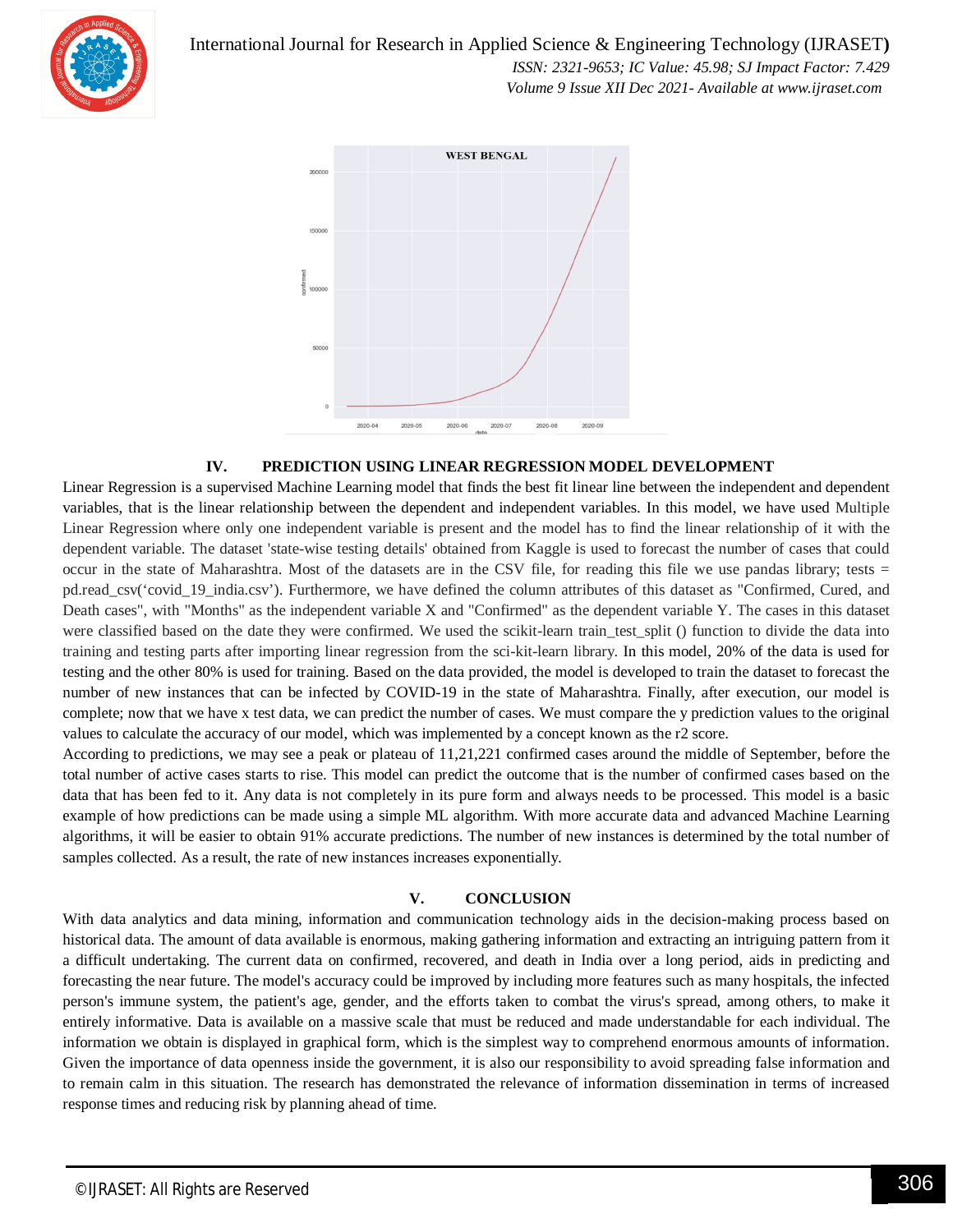

#### International Journal for Research in Applied Science & Engineering Technology (IJRASET**)**

 *ISSN: 2321-9653; IC Value: 45.98; SJ Impact Factor: 7.429*

 *Volume 9 Issue XII Dec 2021- Available at www.ijraset.com*

#### **REFERENCES**

- [1] Prediction and analysis of COVID-19 positive cases using deep learning models: 'A descriptive case study of India'. By Parul Arora et al. Chaos Solitons Fractals. 2020 Oct
- [2] Machine learning-based prediction of COVID-19 diagnosis based on symptoms Yazeed Zoabi, Shira Deri-Rozov & Noam Shomron.
- [3] Deep Learning applications for COVID-19, Connor Shorten, Taghi M. Khoshgoftaar & Borko Furht.
- [4] Analysis and prediction of COVID-19 trajectory: A machine learning approach Ritanjali Majhi,Rahul Thang.
- [5] Dataset Reference: https://www.kaggle.com/
- [6] Analysis and Prediction of COVID-19 using Regression Models and Time Series Forecasting Publisher: IEEE.Cite This: Saud Shaikh; Jaini Gala; Aishita Jain; Sunny Advani; Sag
- [7] COVID-19 in India: State Wise Analysis and Prediction by Palash Ghosh, Ph.D., Rik Ghosh, MSc, and Bibhas Chakraborty, PhD